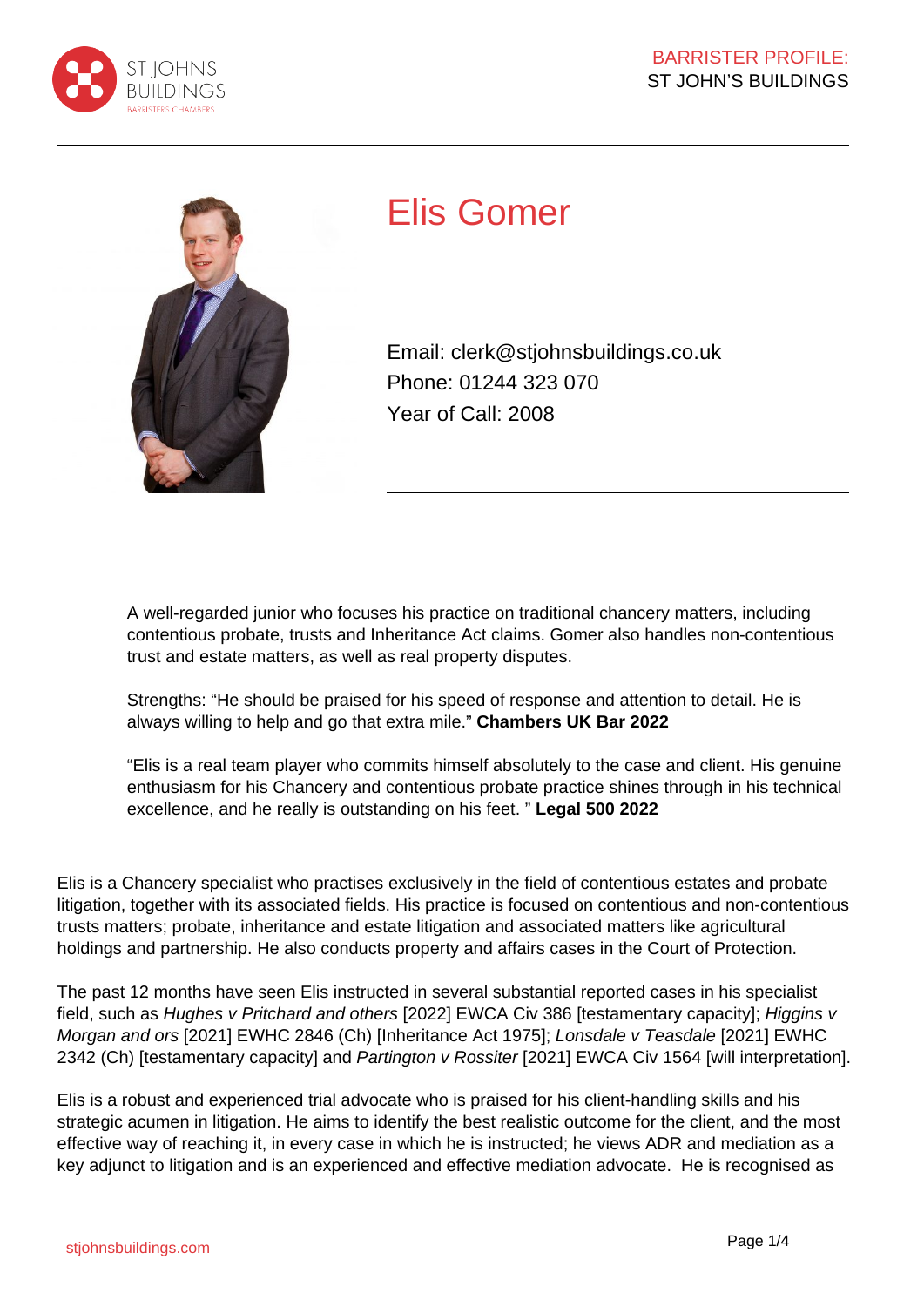an authority in his field and regularly delivers seminars on his key specialisms.

Elis is a fluent Welsh speaker and has significant experience in using the language in a legal context, both in written work and in court. As an enthusiastic speaker of the language, he is always pleased to advise clients about bilingual or Welsh language litigation.

#### **Memberships**

- Northern and Wales Circuits
- Northern Circuit Commercial Bar Association (committee member)
- Northern Chancery Bar Association
- Chancery Bar Association
- Association of Contentious Trust and Probate Specialists (ACTAPS)

#### Directory Recommendations

Strengths: "He speaks with a real authority on inheritance matters." "His technical expertise is brilliant; he's really strategic and phenomenally good with clients." "He's absolutely outstanding on his feet." **Chambers UK Bar 2021**

"Elis is my major go to on all things property (chancery) related, probate and trusts. He is incredibly astute, and always gives robust advice whilst remaining utterly charming throughout. Elis is outstanding on his feet. He has a real passion for advocacy and is driven to succeed by a genuine belief in and commitment to the case and clients he represents." **Legal 500 2021**

"He always provides sound legal and practical advice." **Legal 500 2020**

"Very experienced in trusts, wills and estates disputes" **Legal 500 2019**

"An expert in contentious probate matters." **Legal 500 2017**

## EXPERTISE

#### Property and Private Client

#### **PROPERTY AND ESTATES**

A respected expert in the field, Elis enjoys a busy property and estates practice. He is highly sought after to advise and draft pleadings and applications in all of his specialist areas, together with noncontentious drafting such as settlement deeds and trusts.

Elis has notable expertise across the field, including trusts, probate, inheritance and estates, as well as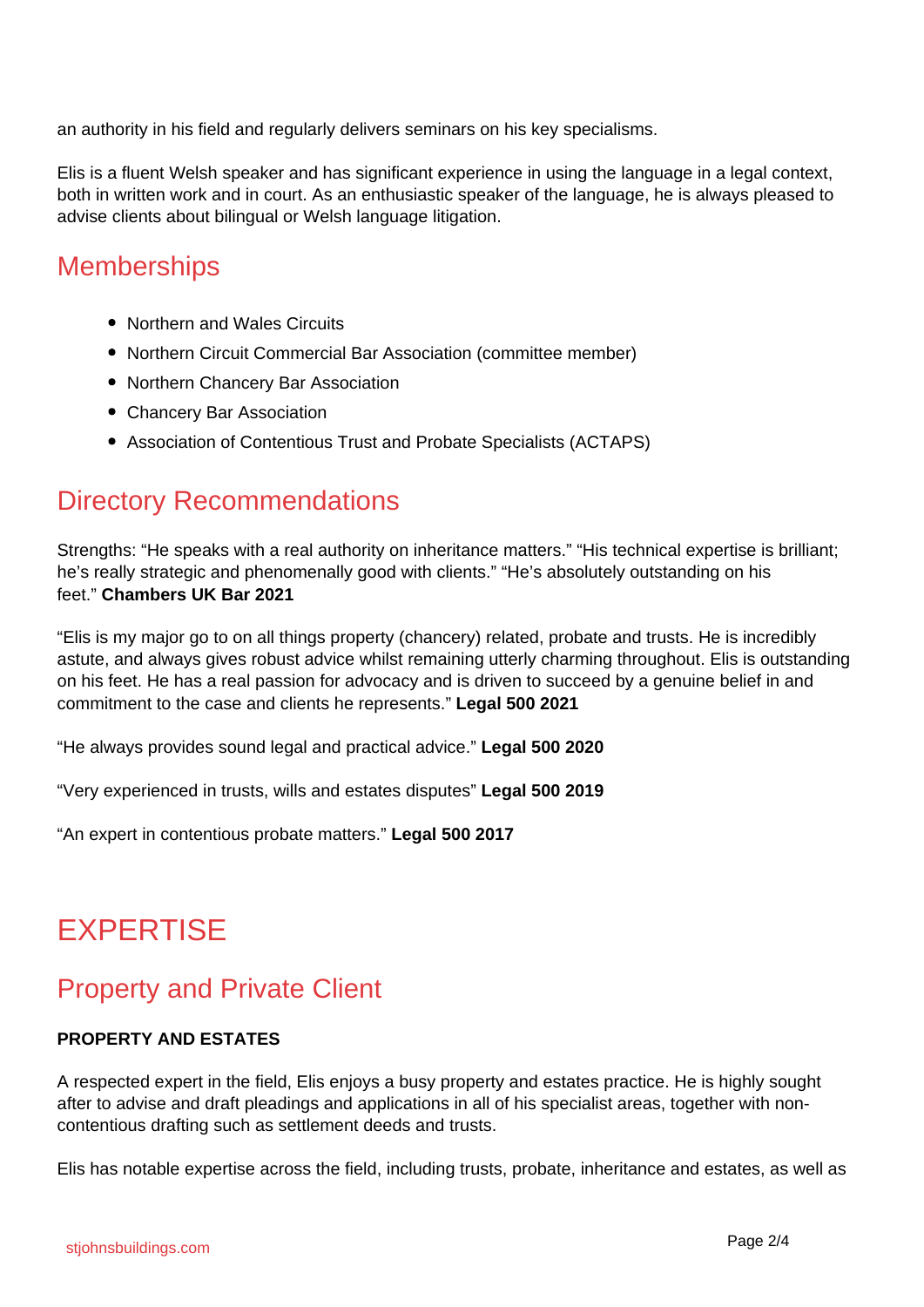property and professional negligence. He is frequently instructed in trust disputes, non-contentious trusts matters such as construction applications, Re Beddoe applications and Variation of Trusts Act 1958 applications, and TOLATA/proprietary estoppel claims.

His probate and inheritance work sees him advise on all aspects of estate administration (with removal of executors and administrators a particularly common field), claims under the Inheritance (Provision for Family and Dependants) Act 1975 claims and contentious probate claims, together with associated claims such as undue influence matters or professional negligence matters against estate practitioners. He has been involved in several substantial matters involving probate fraud and forgery and has wide experience of dealing with 'problem' trusts and estates.

His practice frequently overlaps with associated property law areas, such as co-ownership disputes under the Trusts of Land and Appointment of Trustees Act 1996, partnership disputes and proprietary estoppel actions. His agricultural background means that he has a particular interest in agricultural holdings and the law relating to them. Elis is frequently instructed to act in matrimonial cases (either alongside specialist financial remedy counsel or as sole counsel on behalf of interveners) which involve a Chancery element such as nuptial settlements, family wealth or partnership issues.

#### Key cases

**Cooper (a child, by her litigation friend) and another v Chapman and others [2022] EWHC 1000 (Ch)** (Business and Property Courts in Leeds):Represented the successful First Defendant in a trial as to whether a draft will found on the Deceased's computer could be admitted to probate.

**Hughes v Pritchard and ors [2022] EWCA Civ 386** (Court of Appeal): Junior counsel for the successful Appellant (led by Penelope Reed QC of 5 Stone Buildings) in the appeal from the trial of this matter. An extremely rare instance of the Court of Appeal setting aside findings of fact made by the trial judge.

**Partington v Rossiter [2021] EWCA Civ 1564** (Court of Appeal): Acted for the Respondent in a will interpretation dispute as to whether the term 'UK' can be interpreted to include Jersey.

**Hughes v Pritchard and ors [2021] EWHC 1580 (Ch)** (Business and Property Courts in Wales): Represented the Claimant in a contentious probate / proprietary estoppel dispute; a much-discussed authority on testamentary capacity.

**Higgins v Morgan and ors [2021] EWHC 2846 (Ch)** (Business and Property Courts in Manchester): Acted for the Claimant in the trial of an Inheritance Act 1975 action. One of a number of recent decisions to discuss the issue of CFA success fees in Inheritance Act litigation.

**Lonsdale v Teasdale and ors [2021] EWHC 2342 (Ch)** (High Court Appeal Centre Liverpool): Acted for the Appellant in an appeal from the dismissal of her contentious probate claim. The issues included the fairness of the trial at first instance and the shifting burden of proof.

**Razaq v Shaheen [2020] EWHC 2382 (QB)** (High Court Appeal Centre Birmingham): Acted for the Respondent in an appeal concerning beneficial interests in a joint property, where the relationship between the parties had broken down almost immediately after the property was purchased.